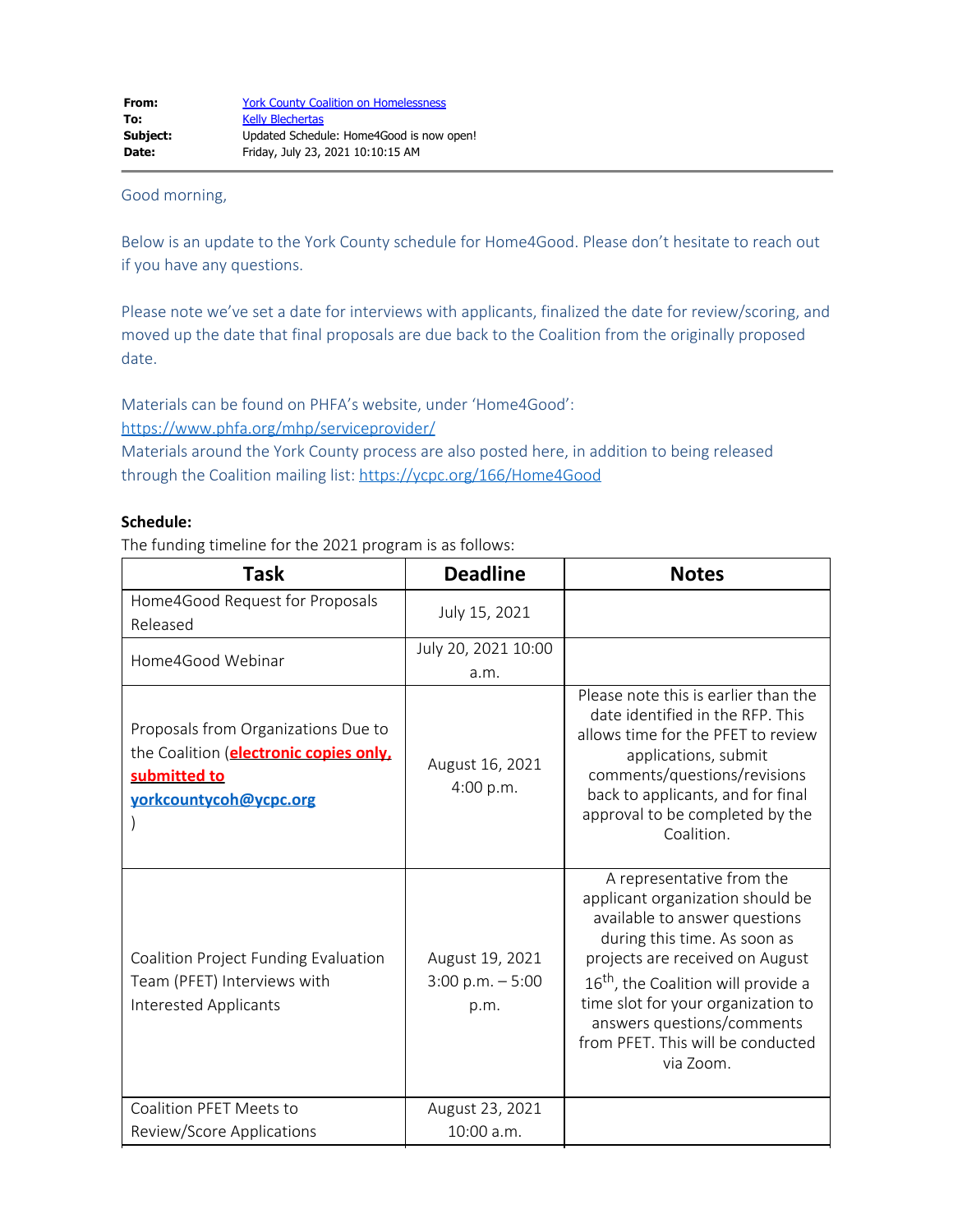| Applications are Due in Final Form -<br>must be submitted as an electronic<br>copy via email or USB, as well as a<br>hard/paper copy) | September 10,<br>2021 4:00 p.m. | Please provide your application via<br>email or electronically on a USB, as<br>well as providing a hard paper<br>copy. Paper copies may be<br>dropped off or mailed to the<br>address below, but must be<br>received by this date.<br>Kelly Blechertas<br>York County Planning Commission |
|---------------------------------------------------------------------------------------------------------------------------------------|---------------------------------|-------------------------------------------------------------------------------------------------------------------------------------------------------------------------------------------------------------------------------------------------------------------------------------------|
|                                                                                                                                       |                                 | 28 East Market Street, 3rd Floor<br>York, PA 17401                                                                                                                                                                                                                                        |
| Coalition Submission Packet Due to                                                                                                    | September 30,                   |                                                                                                                                                                                                                                                                                           |
| <b>PHFA</b>                                                                                                                           | 2021                            |                                                                                                                                                                                                                                                                                           |
| Home4Good Awards Announcement<br>by PHFA/Federal Home Loan Bank of<br>Pittsburgh                                                      | December 17, 2021               |                                                                                                                                                                                                                                                                                           |

# *Kelly Blechertas*

*Program Coordinator*



**28 East Market Street | York, PA 17401-1580 Phone 717.771.9870 x1766 | Fax 717.771.9511 [www.yorkcountycoh.org](http://www.yorkcountycoh.org/) | [www.ycpc.org](http://www.ycpc.org/) | [kblechertas@ycpc.org](mailto:kblechertas@ycpc.org)**

 $f$ 

**From:** York County Coalition on Homelessness **Sent:** Thursday, July 15, 2021 10:47 AM **To:** Kelly Blechertas <kblechertas@ycpc.org> **Subject:** Home4Good is now open! **Importance:** High

Good morning everyone,

The 2021 Home4Good Funding is now open. Below is all of the details shared with us so far. It also includes dates set by our Coalition for submission of the Home4Good RFP to the Project Funding Evaluation Team.

Request for Proposal: The [Request for Proposals](https://linkprotect.cudasvc.com/url?a=https%3a%2f%2fwww.phfa.org%2fforms%2fhome4good%2f2021_home4good_rfp_final.pdf&c=E,1,FEl7u3XTFlo1fliN732CvxgpFPCMkQcL4eKSyjoUtqDJMRMGcwWoOdVQuCMqxT4heie9FIHgfls5biDqrSGwUoEO9-Kv5orIYqxlVLk5-Ric&typo=1) to accept applications requesting funds from the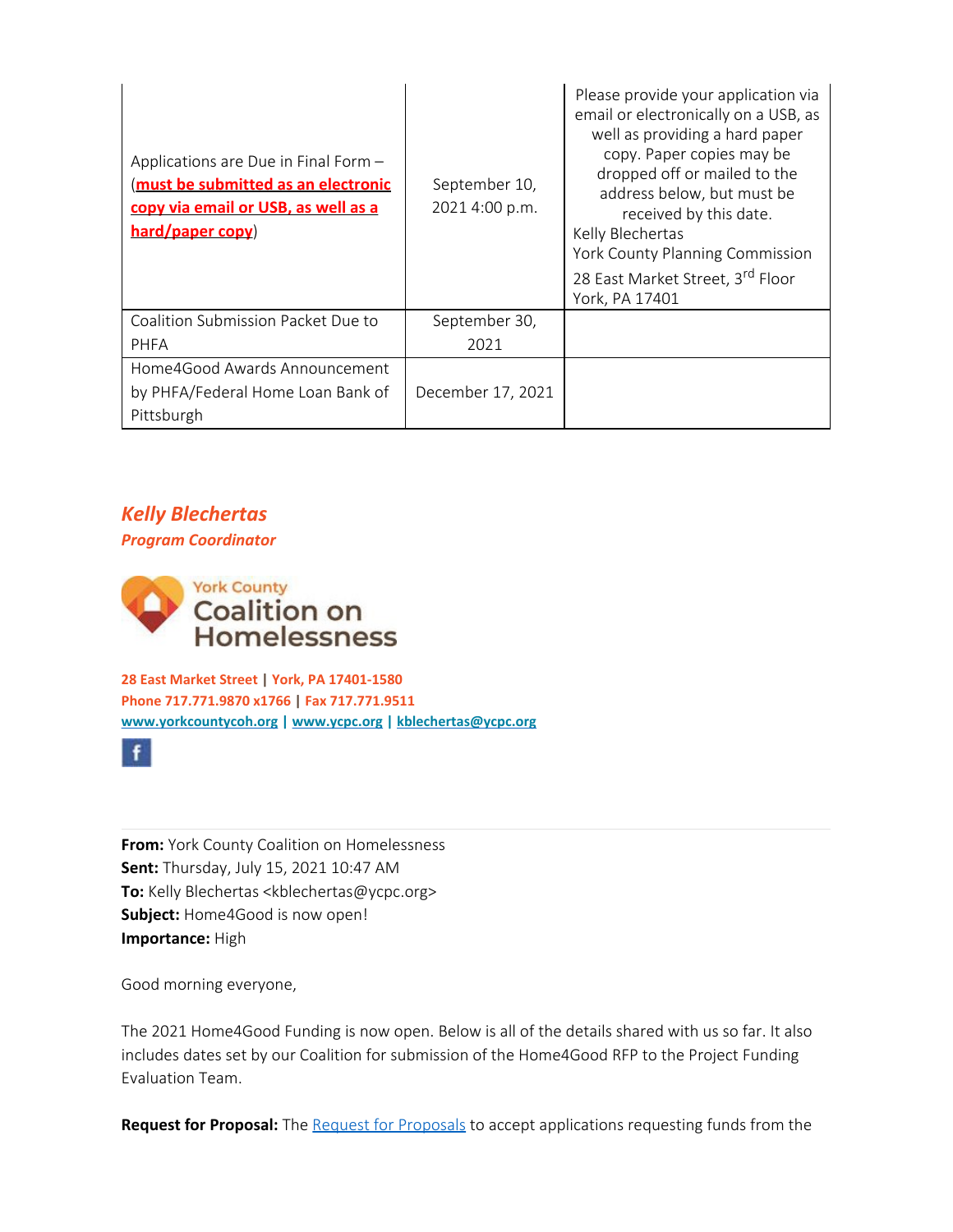2021 Home4Good program is now available on PHFA's website.

## **Funding Levels:**

York City & County CoC \$55,000 – \$65,000

The anticipated Continuum of Care allocations above are estimates only. No CoC district is guaranteed Home4Good funding. FHLBank Pittsburgh and PHFA will award grants based on funding proposals received, the goals and requirements outlined in this RFP, and all necessary rights are reserved to commit funds as they deem necessary.

## **Schedule:**

The funding timeline for the 2021 program is as follows:

- Home4Good Request for Proposals Released **July 15**
- **Home4Good Webinar <b>July 20 @ 10am** 
	- o [Click on this link to register.](https://pahousing.webex.com/mw3300/mywebex/default.do?nomenu=true&siteurl=pahousing&service=6&rnd=0.8211656136875957&main_url=https%3A%2F%2Fpahousing.webex.com%2Fec3300%2Feventcenter%2Fevent%2FeventAction.do%3FtheAction%3Ddetail%26%26%26EMK%3D4832534b00000005de49fd6d65903c021a421e99aed454358f8e56fd349a51ac06b7d73c0e129c22%26siteurl%3Dpahousing%26confViewID%3D199733969090024306%26encryptTicket%3DSDJTSwAAAAXlY0fvhGLAj0Rnwb6efa06t1gBkqMAt7hWZnu4QPdlsw2%26)
- Proposals from Organizations Due to the Coalition **August 16<sup>th</sup> at 4:00 p.m.**
	- Please note this is earlier than the date identified in the RFP. This allows time for the PFET to review applications, submit comments/questions/revisions back to applicants, and for final approval to be completed by the Coalition.
- Coalition Submission Packet Due to PHFA **September 30**
- Home4Good Awards Announcement **December 17**

## **Additional Information:**

- 1. Based on guidance from Coalition leadership, and identified gaps in the community, PFET and the Coalition recommend that applicants develop projects or services to support projects that are not typically funded by other funding sources (ie ESG, EFSP, CoC, extra COVID support). Rental assistance for broad-scope populations is an example of a project that is often supported by other sources. The RFP indicates applicants should adhere to the Continuum's strategic plan, which is linked within the RFP information. We encourage linking back to our 10 Year Plan to End Homelessness, but we've also provided local interest categories that we would want to see a focus on. In consideration of current gaps and given the limited amount of funding available from Home4Good, the PFET recommends that applicants consider projects in these areas (in no particular order):
	- a. Supportive services;
	- b. Landlord engagement;
	- c. Street outreach;
	- d. Diversion/Housing Problem Solving;
	- e. Housing for specialized populations who typically cannot be served by existing systems in our community
- 2. On Appendix A, Program Application, please list the CoC name as: PA-512 York City/County CoC
- 3. We are still encouraging leveraging/match funds. This does not appear to be required by PHFA, but the CoC is still interested in this information and is still encouraging a match/leveraging where possible (this will be an item on the Ranking sheet). It is also included on the Budget Sheet from PHFA.